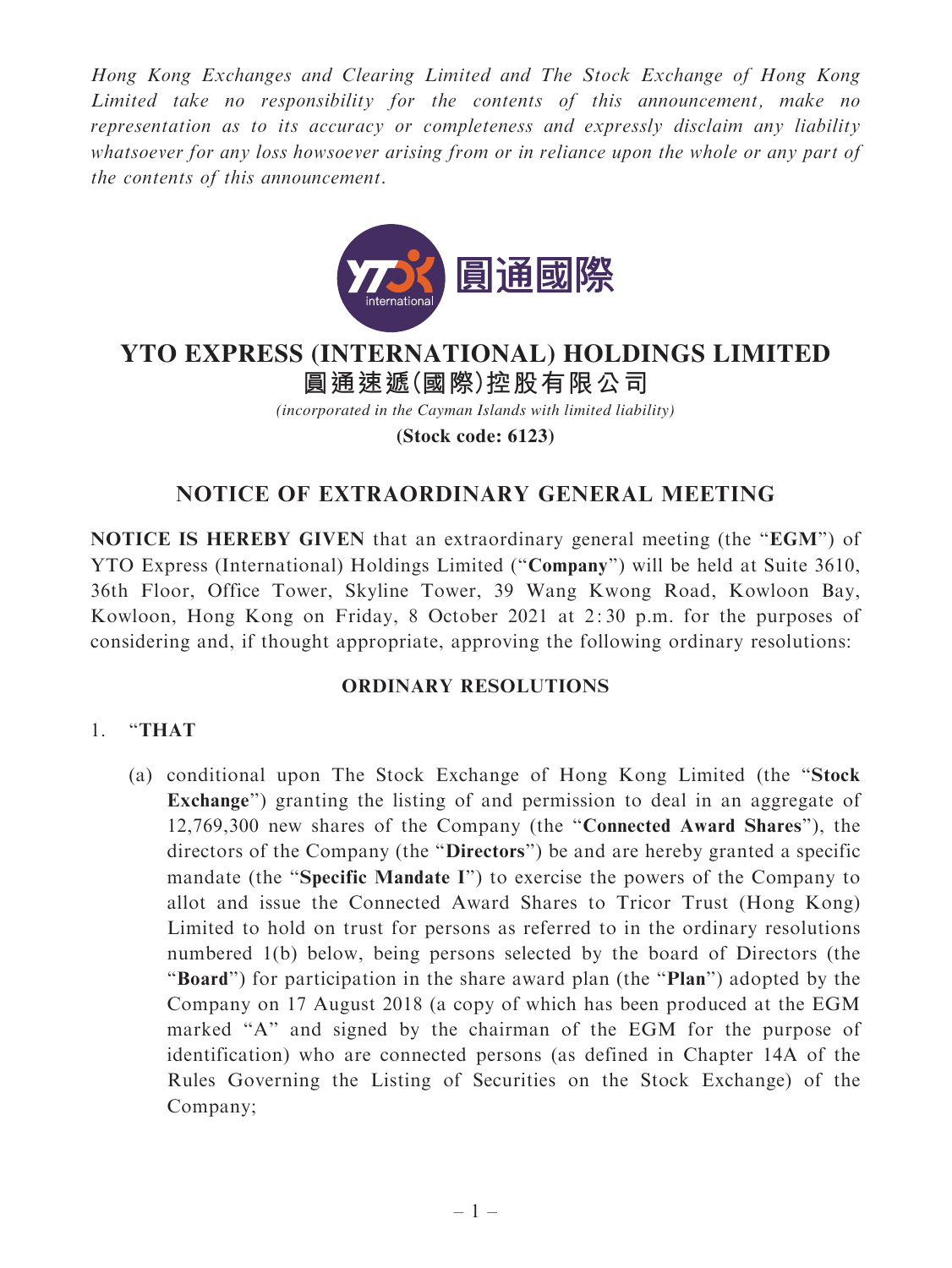- (b) conditional upon the ordinary resolution numbered 1(a) above having been passed and each as separate resolution, the grant of the following number of Connected Award Shares pursuant to the Plan to each of the following persons be and is hereby approved and confirmed:
	- (A) the grant of 3,334,100 Connected Award Shares pursuant to the Plan to Mr. Li Xianjun;
	- (B) the grant of 4,017,600 Connected Award Shares pursuant to the Plan to Mr. Sun Jian;
	- (C) the grant of 3,017,600 Connected Award Shares pursuant to the Plan to Mr. Huang Yifeng;
	- (D) the grant of 1,600,000 Connected Award Shares pursuant to the Plan to Mr. Chen Dong;
	- (E) the grant of 800,000 Connected Award Shares pursuant to the Plan to Ms. Wong Pui Wah; and
- (c) any one of the Directors be and is hereby authorised for and on behalf of the Company to take any action and execute such other documents as he/she considers necessary, desirable or expedient to carry out or give effect to or otherwise in connection with the allotment and issue of the Connected Award Shares under the Specific Mandate I and the transactions contemplated thereunder.''

## 2. "THAT

(a) conditional upon the Stock Exchange granting the listing of and permission to deal in an aggregate of 5,200,000 new shares of the Company (the ''Independent Award Shares''), the Directors be and are hereby granted a specific mandate (the ''Specific Mandate II'') to exercise the powers of the Company to allot and issue the Independent Award Shares to Tricor Trust (Hong Kong) Limited to hold on trust for persons selected by the Board for participation in the Plan who are third parties independent of the Company and connected persons of the Company; and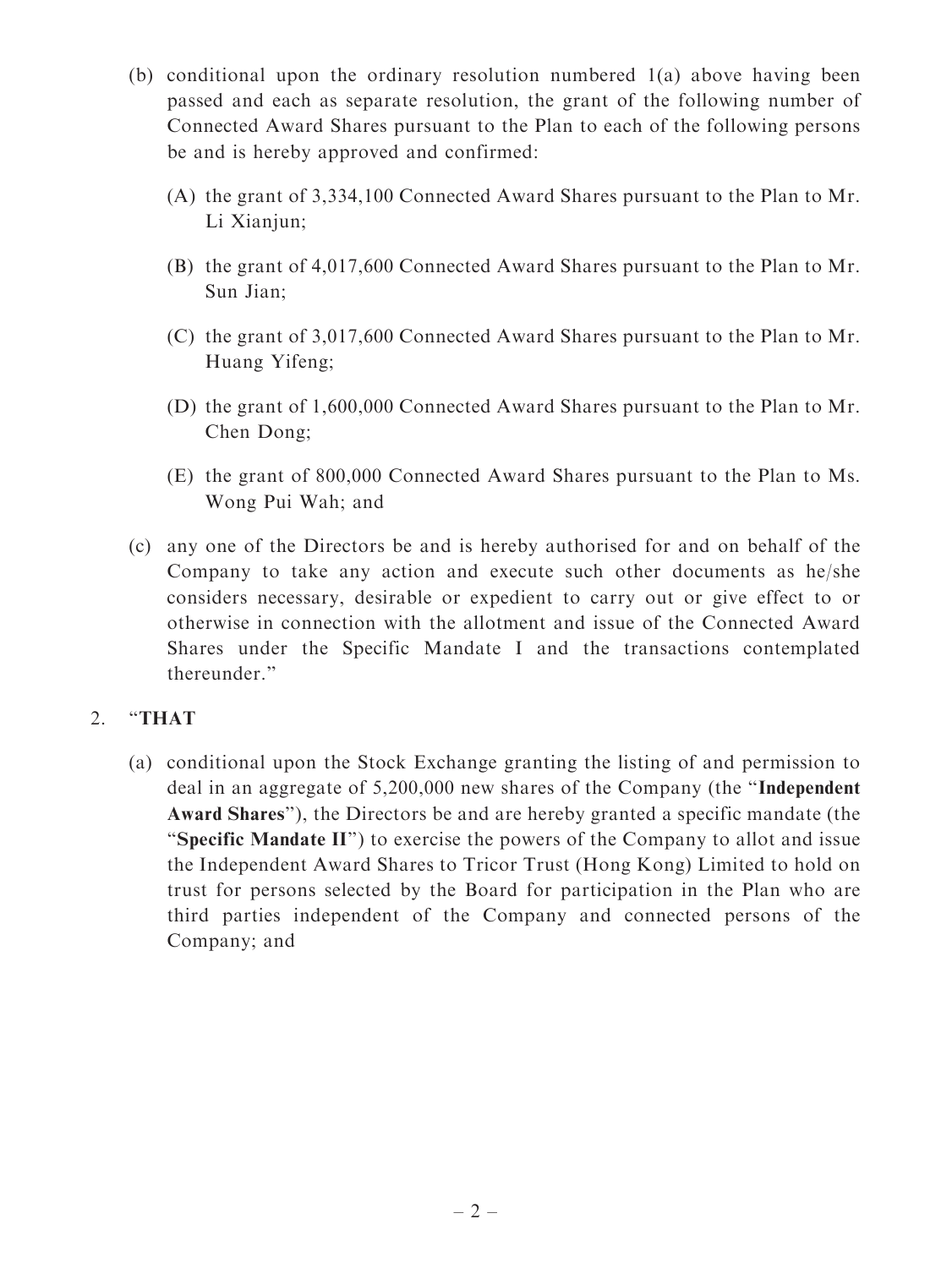(b) any one of the Directors be and is hereby authorised for and on behalf of the Company to take any action and execute such other documents as he/she considers necessary, desirable or expedient to carry out or give effect to or otherwise in connection with the allotment and issue of the Independent Award Shares under the Specific Mandate II and the transactions contemplated thereunder.''

> By order of the Board YTO Express (International) Holdings Limited 圓通速遞(國際)控股有限公司 Yu Huijiao Chairman

#### Hong Kong, 13 September 2021

Notes:

- 1. Any shareholder of the Company entitled to attend and vote at the EGM is entitled to appoint a proxy to attend and vote instead of him/her/it. A proxy need not be a shareholder of the Company. A shareholder who is the holder of two or more shares of the Company may appoint more than one proxy to represent him/her/it to attend and vote on his/her/its behalf. If more than one proxy is so appointed, the appointment shall specify the number and class of shares in respect of which each such proxy is so appointed.
- 2. In order to be valid, a form of proxy together with the power of attorney or other authority, if any, under which it is signed or a certified copy of that power or authority, must be deposited at the Hong Kong branch share registrar and transfer office of the Company, Tricor Investor Services Limited, at Level 54, Hopewell Centre, 183 Queen's Road East, Hong Kong, as soon as possible but in any event not less than 48 hours before the time appointed for the holding of the EGM (i.e. not later than 2: 30 p.m. on Wednesday, 6 October 2021) or the adjourned meeting (as the case may be). Delivery of the form of proxy shall not preclude a shareholder of the Company from attending and voting in person at the EGM and, in such event, the form of proxy shall be deemed to be revoked.
- 3. In the case of joint holders of a share of the Company, any one of such joint holders may vote, either in person or by proxy, in respect of such share of the Company as if he/she were solely entitled thereto, but if more than one of such joint holders are present at the EGM, personally or by proxy, that one of the said persons so present whose name stands first in the register in respect of such share of the Company shall alone be entitled to vote in respect thereof.
- 4. To ascertain shareholders' eligibility to attend and vote at the EGM, the register of members of the Company will be closed from Tuesday, 5 October 2021 to Friday, 8 October 2021 (both days inclusive), during which period no share transfer will be effected. In order to qualify for attending and voting at the EGM, unregistered holders of shares of the Company should ensure that all completed transfer forms accompanied by the relevant share certificates are lodged with the Hong Kong branch share registrar and transfer office of the Company, Tricor Investor Services Limited, at its address shown in Note 2 above for registration no later than 4: 30 p.m. on Monday, 4 October 2021.
- 5. References to time and dates in this notice are to Hong Kong time and dates.
- 6. The translation into Chinese language of this notice is for reference only. In case of any inconsistency, the English version shall prevail.